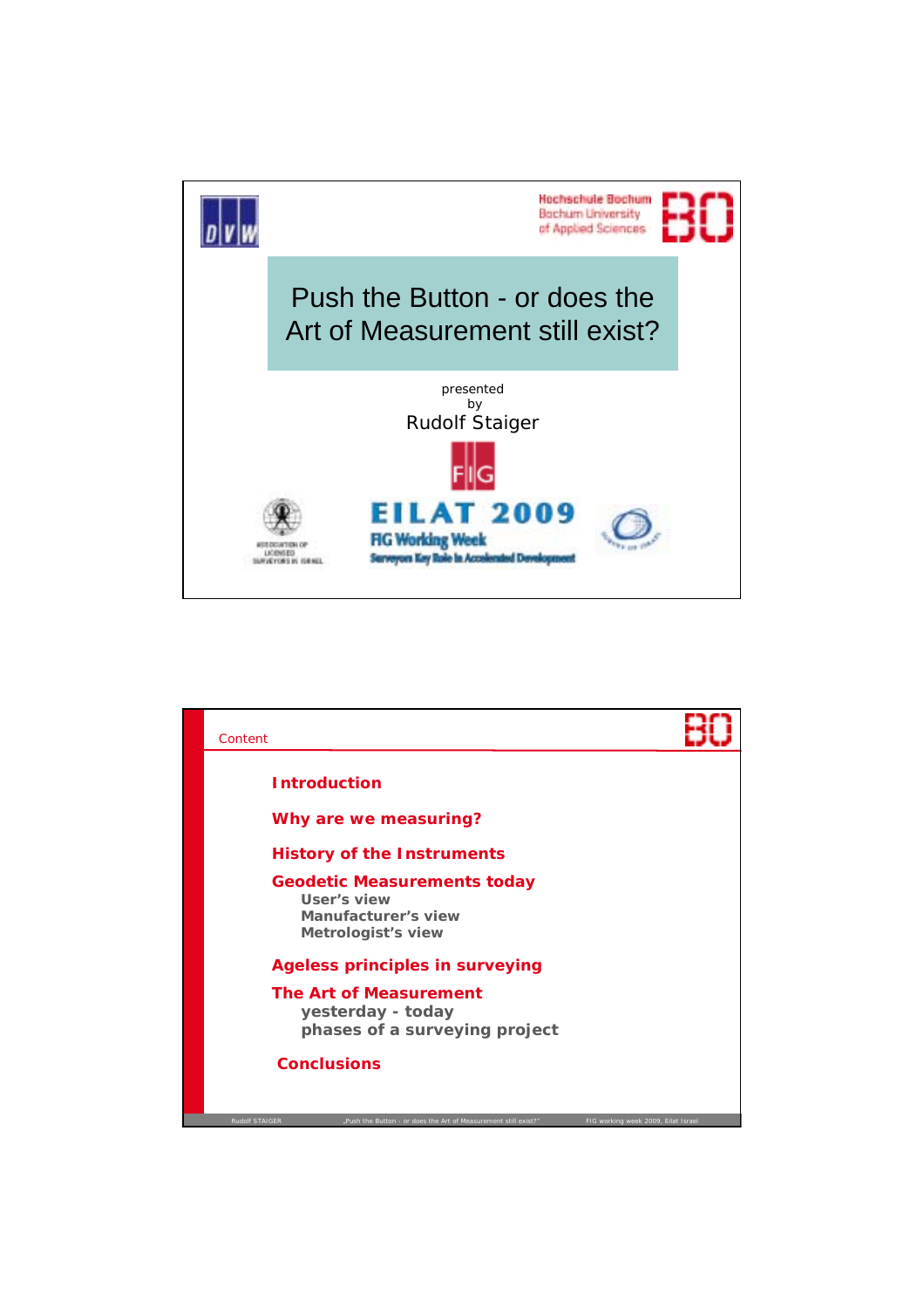

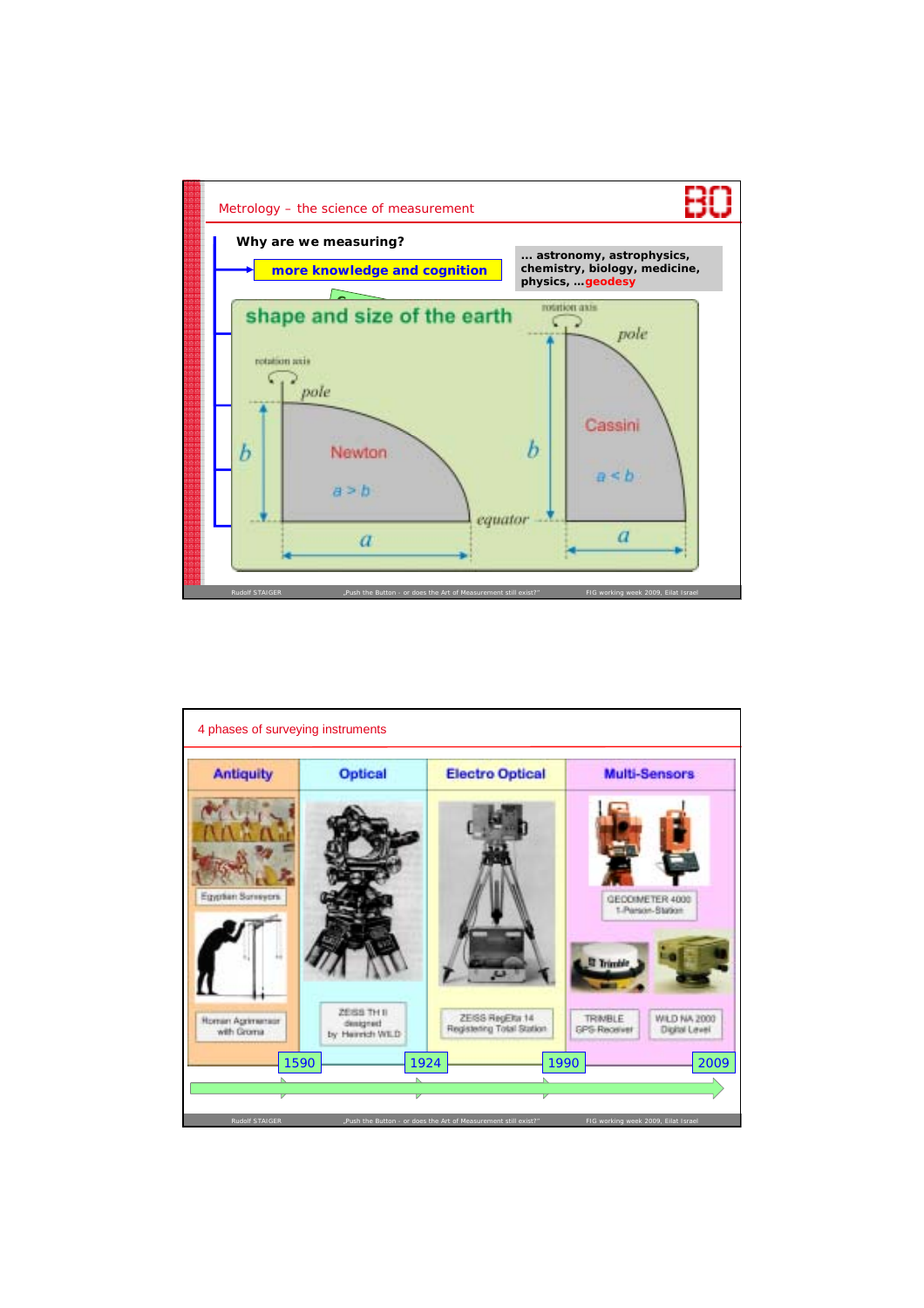

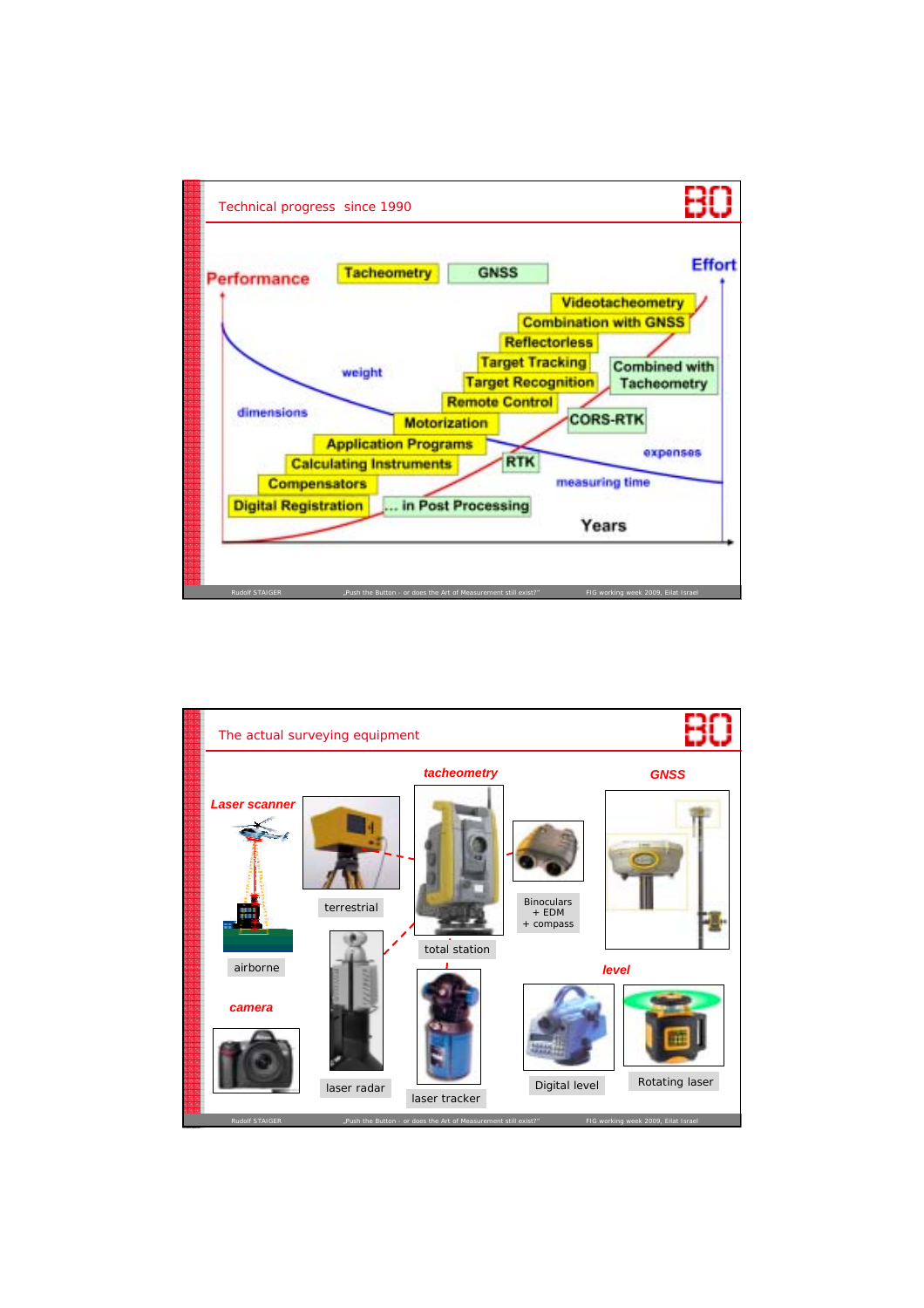

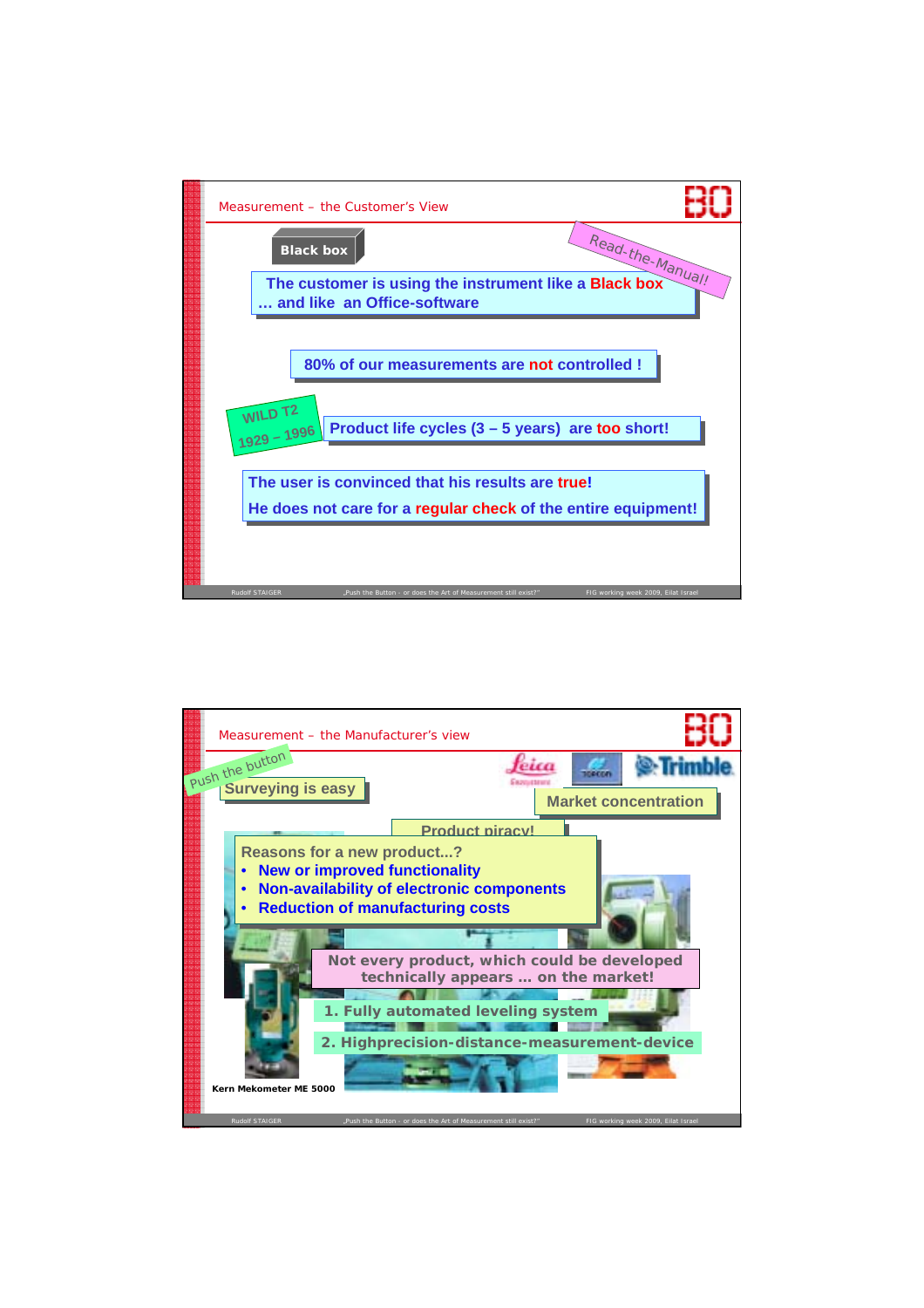

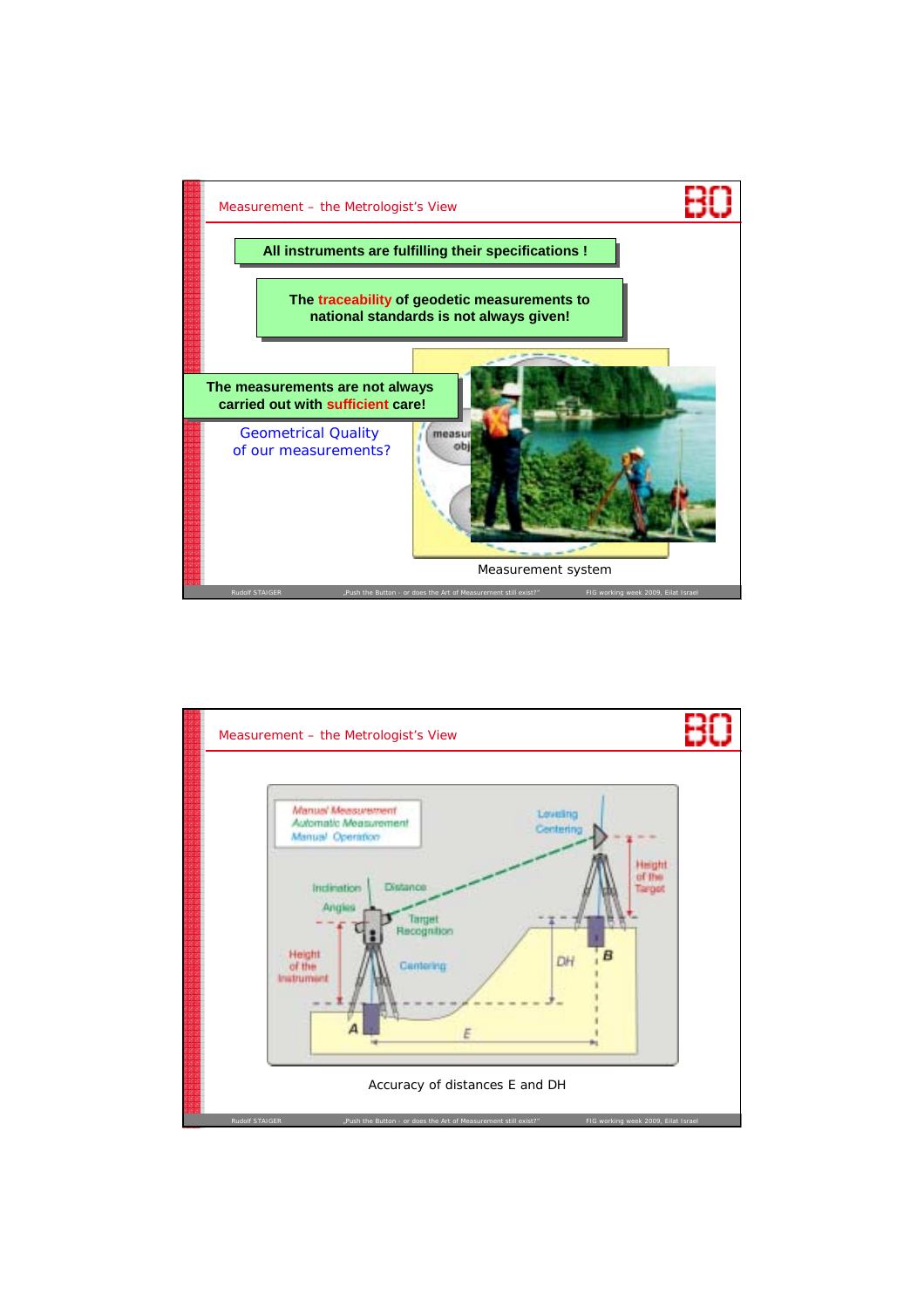

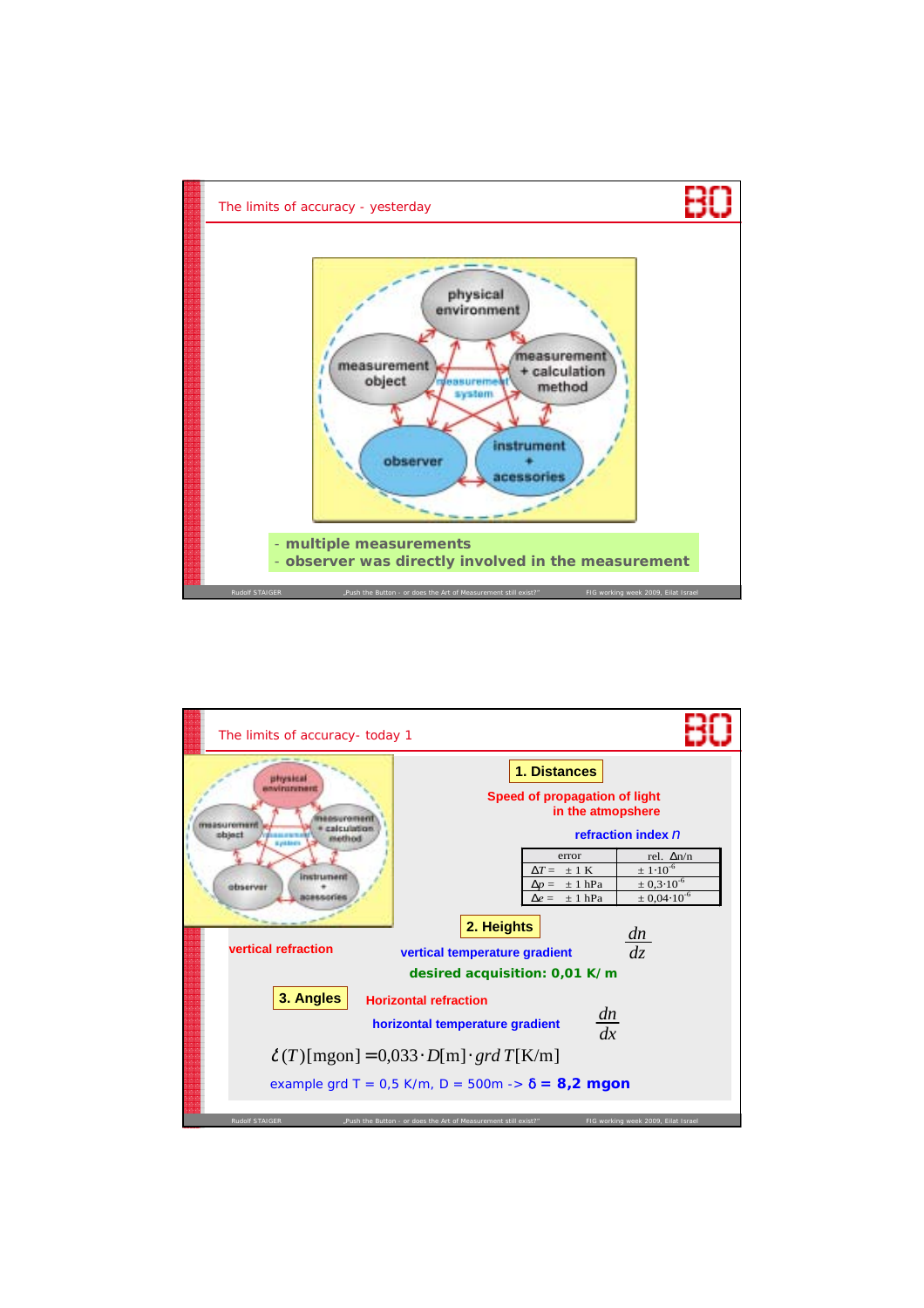

| The quality of GNSS-measurements?                                                                                               |                                                                                                                                                                                                                                           |  |  |
|---------------------------------------------------------------------------------------------------------------------------------|-------------------------------------------------------------------------------------------------------------------------------------------------------------------------------------------------------------------------------------------|--|--|
|                                                                                                                                 | Accuracy and reliability are depending on a lot of factors<br>- satellite constellation<br>The $1$ – observation time<br>The $n$ – visibility<br>$\textsf{exact}_{-}$ quality of orbit parameters<br>satell - influence of the ionosphere |  |  |
| The following accuracy, indicated as RMS, is based on<br>calculation with(name of the software-package)                         |                                                                                                                                                                                                                                           |  |  |
|                                                                                                                                 | Extracted from the specifications of GNSS-manufacturer                                                                                                                                                                                    |  |  |
|                                                                                                                                 | Accuracy and reliability may be subject to anomalies<br>due to multipath, obstructions, and satellite<br>geometry. Always follow recommended survey<br>practices.                                                                         |  |  |
|                                                                                                                                 | Extracted from the specifications of GNSS-manufacturer                                                                                                                                                                                    |  |  |
| <b>Rudolf STAIGER</b><br>"Push the Button - or does the Art of Measurement still exist?"<br>FIG working week 2009, Eilat Israel |                                                                                                                                                                                                                                           |  |  |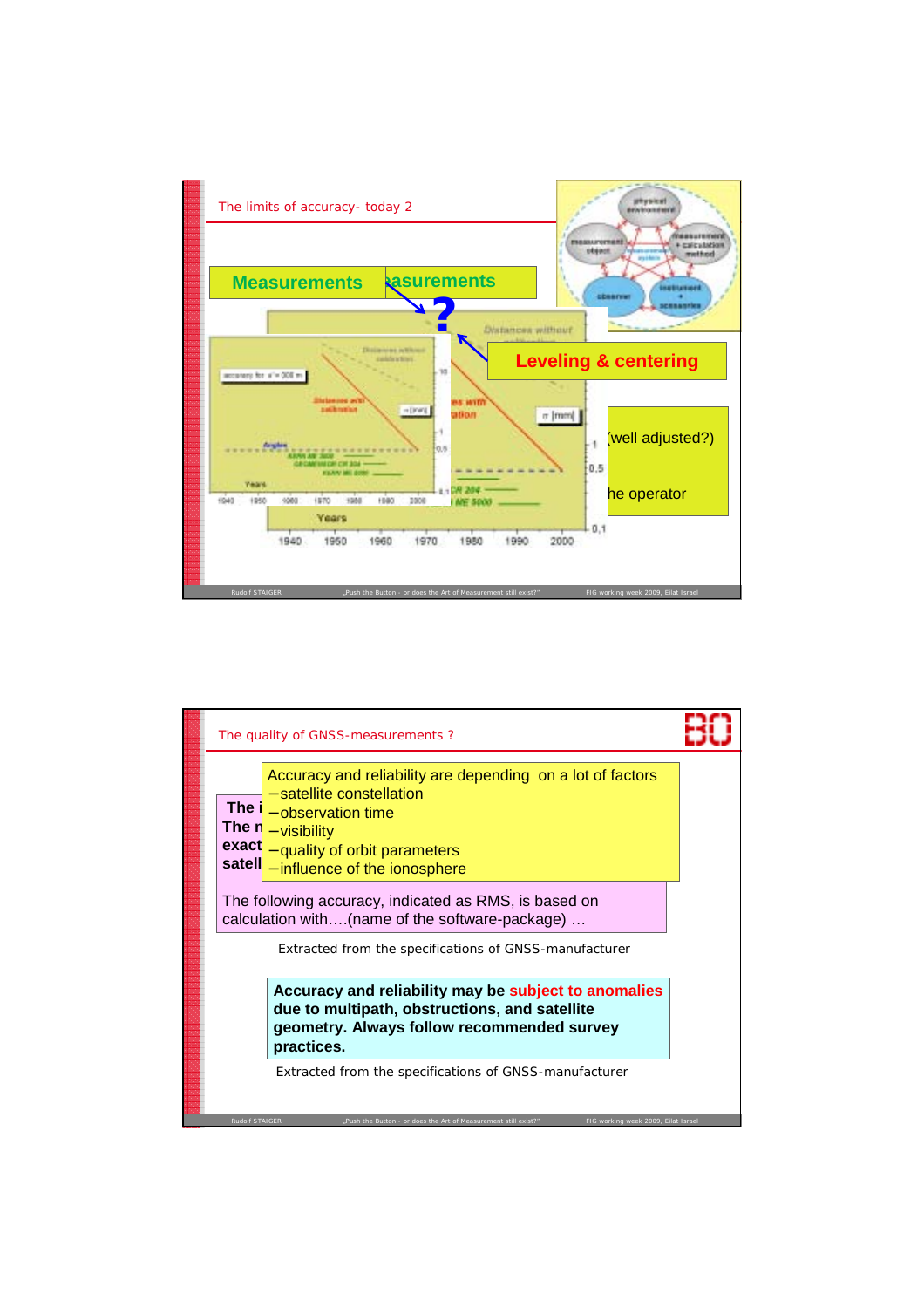

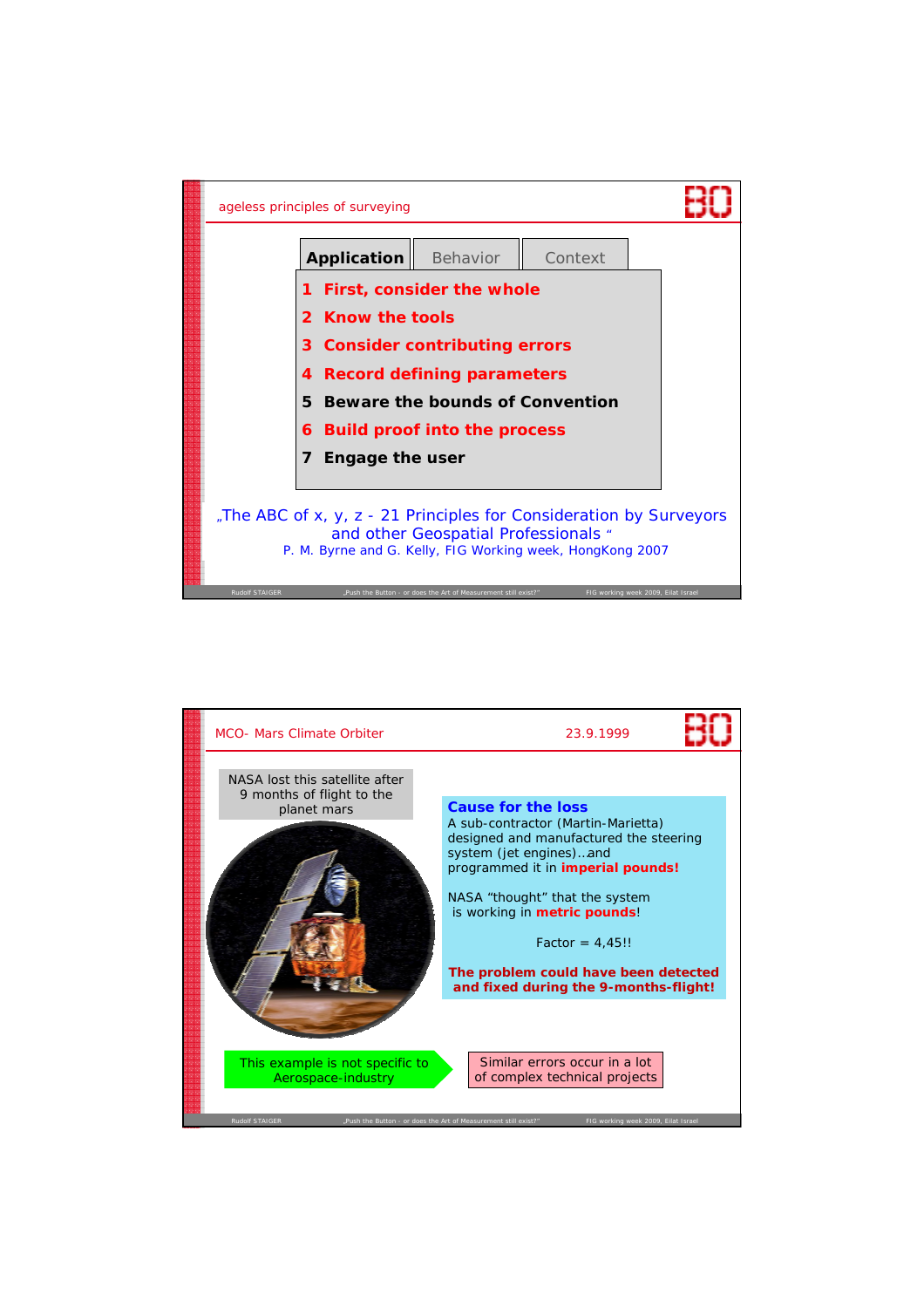

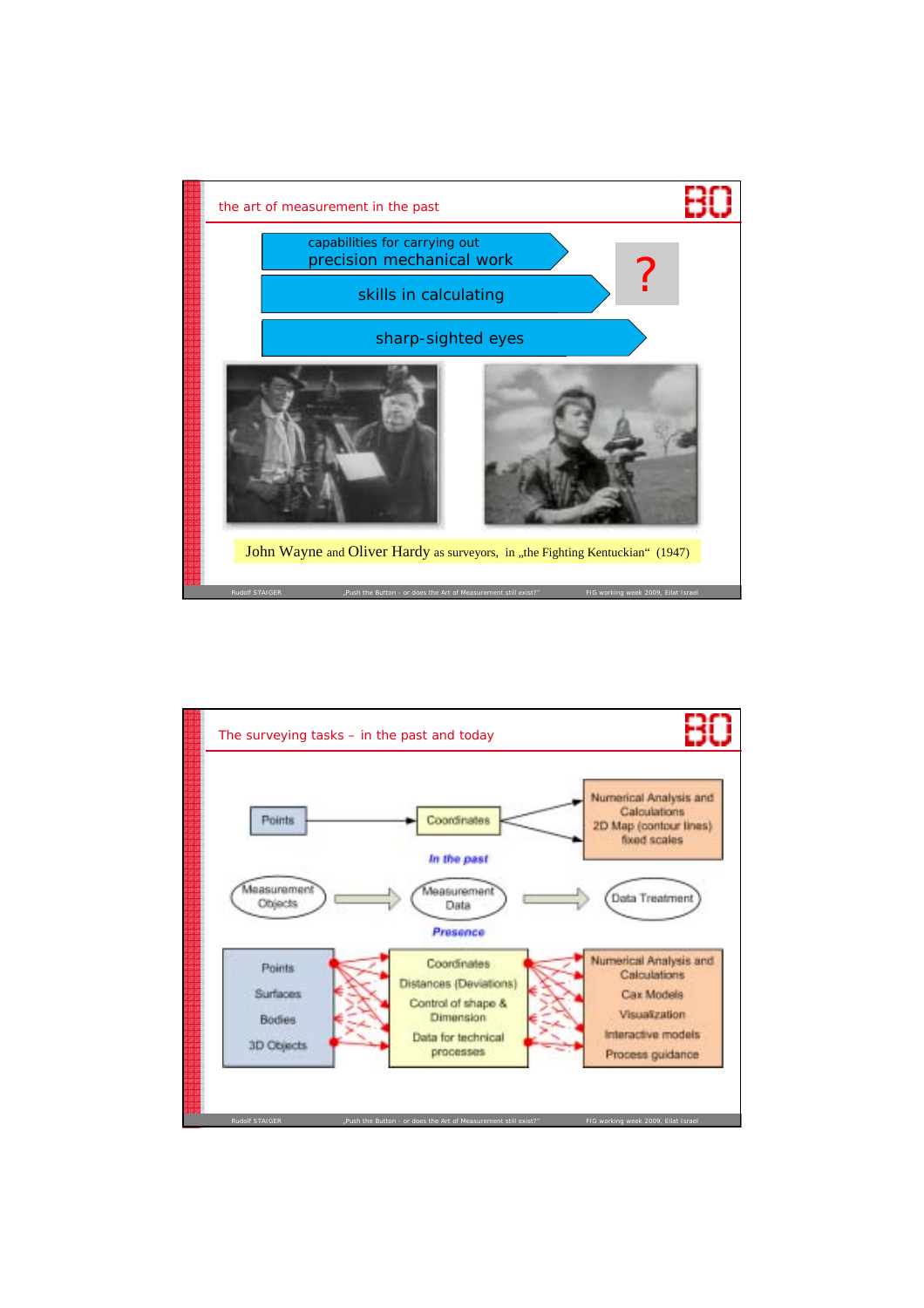

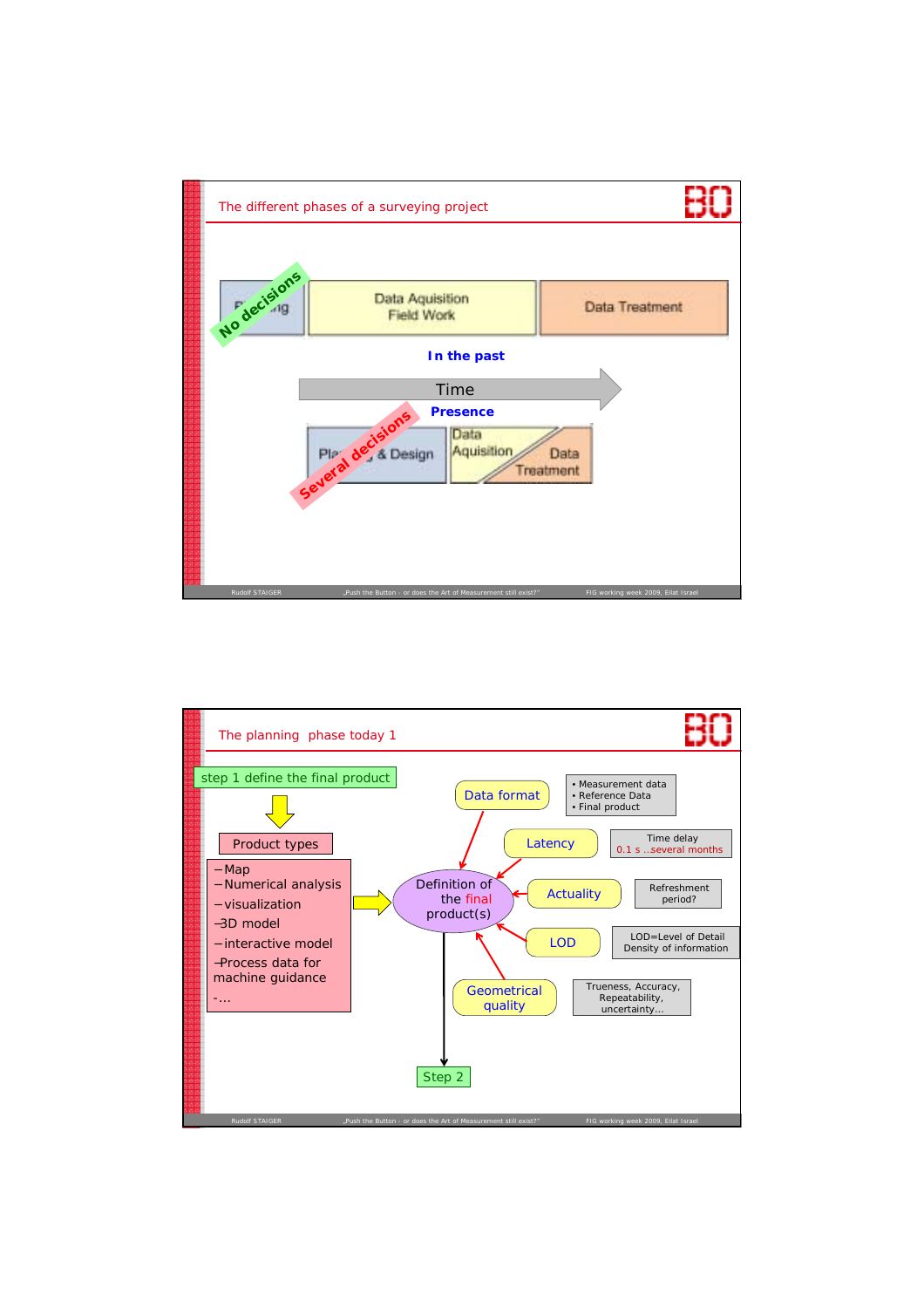